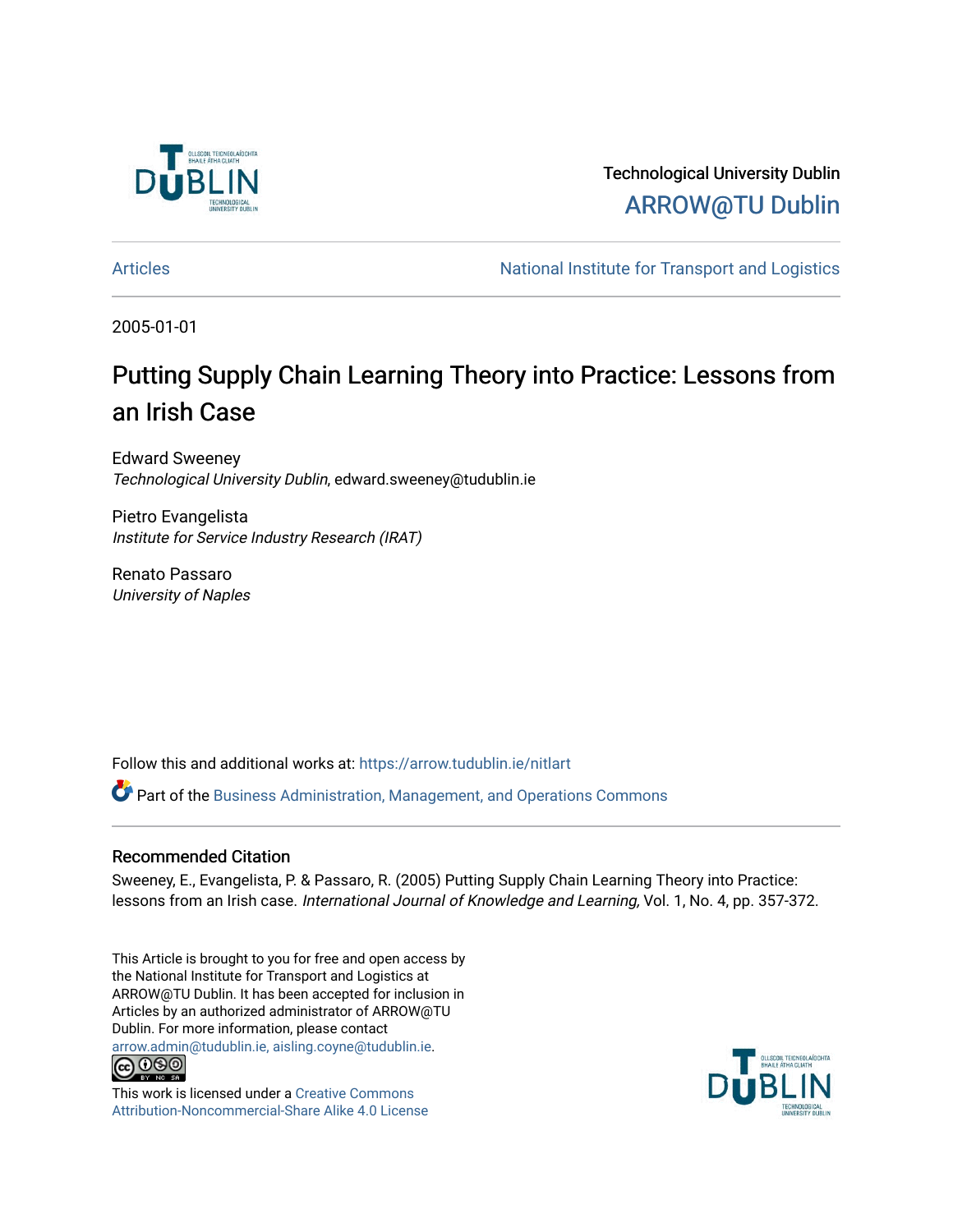# **Putting supply chain learning theory into practice: lessons from an Irish case**

#### **Edw[a](#page-1-0)rd Sweeney**<sup>a</sup>

*National Institute for Transport and Logistics (NITL) Dublin Institute of Technology (DIT)* 

## Pietro Evangelista<sup>[b](#page-1-1)</sup>

*Institute for Service Industry Research (IRAT)* *National Research Council (CNR)*

#### **Renato Passaro**<sup>[c](#page-1-2)</sup>

*Institute of Business Studies University of Naples Parthenope*

**Abstract:** The logistics service market is currently going through a fundamental transition. The development of closer relationships with customers and the continuous adaptation of products and services, represent potentially successful approaches to the development of improved competitive capability. To this end knowledge resources and learning processes increasingly represent key elements within the evolving framework of the 3PL business. This paper describes the case of NITL's Foundation Certificate Programme (FCP) learning programme with specific reference to its use in addressing some of current shortcomings related to supply chain knowledge and skills in the Irish third party logistics (3PL) industry. The FCP rationale is based on the need to move from traditional approaches of supply chain organisation where the various links in the chain were measured and managed in isolation from each other and thus tended to operate at cross purposes, towards more integrated approaches.

**Keywords**: Supply Chain Learning, Third Party Logistics Service Providers Industry, Training and Education, Case Study

<span id="page-1-0"></span><sup>&</sup>lt;sup>a</sup> E. Sweeney, Director of Learning, National Institute for Transport and Logistics (NITL), Dublin Institute of Technology (DIT), 17 Herbert Street, Dublin 2, Ireland, Tel. +353 1 6445711, Fax +353 1 6611943, E-mail: Edward.Sweeney@nitl.ie

<span id="page-1-1"></span><sup>&</sup>lt;sup>b</sup> P. Evangelista, Researcher in Logistics and Transport at the Institute for Service Industry Research (IRAT), National Research Council (CNR), via M. Schipa, 115 - 80122 Naples, Italy; Tel. +39 081 2470920, Fax +39 081 2470933; email: [p.evangelista@irat.cnr.it](mailto:p.evangelista@irat.na.cnr.it) (corresponding author)

<span id="page-1-2"></span> $c$  R. Passaro, Professor of Business Economics at the Institute of Business Studies, University of Naples Parthenope, Via Medina, 40 - 80133 Naples, Italy; Tel. +39 081 5474729; Fax +39 081 5522313; email: rpassaro@usa.net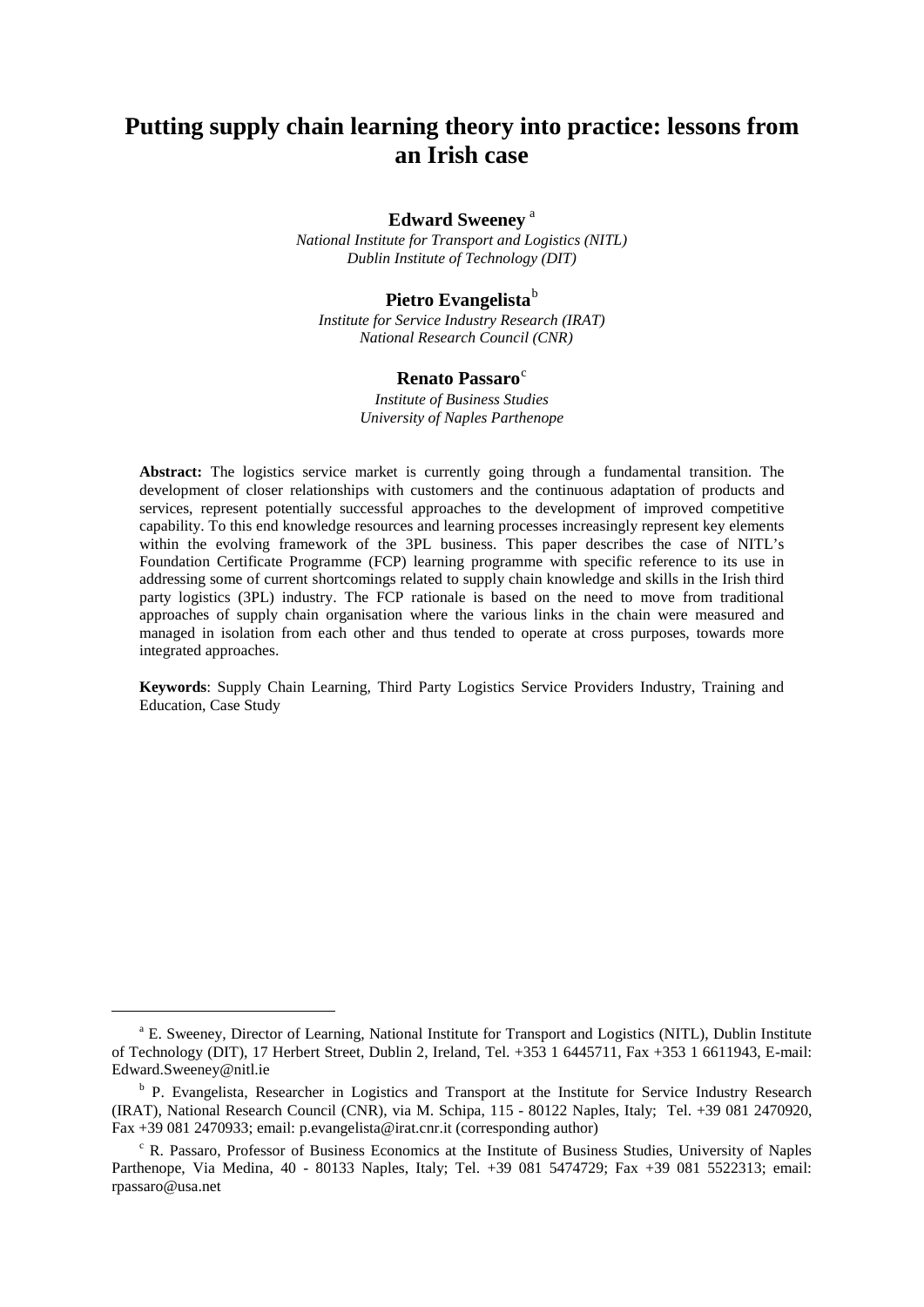#### **1. Introduction**

Supply chain management (SCM) is concerned with the strategic management of those activities which together provide customers with the appropriate level of service at optimum cost. Recent years have seen significant changes in the nature and the role of SCM. This is a result of increasingly discerning customers, more sophisticated marketplaces and shortening product lifecycles. Furthermore, the trend towards outsourcing of supply chain functionality has resulted in the creation of more virtual supply chain architectures (Clarke, 1998; Crowley, 1998). This, combined with globalisation of markets for product and service inputs, as well as for finished products, has led to supply chain planning and execution becoming more complex than ever. In addition, advanced information and communications technology (ICT) tools are now playing a critical role in enabling integration of processes both within and between companies (McDonnell, Sweeney, 2001).

As a result of these changes SCM has moved up the value hierarchy and has shifted from a largely labour intensive orientation to a more knowledge intensive one. This has profound implications for learning needs in all supply chain companies (Hyland *et al.*, 2001; Hult, *et al.*, 2002). In recent years companies generally, and manufacturing companies specifically, have tended to concentrate on those activities which are regarded as core competencies. The corollary of this is that many activities regarded as being non-core have been outsourced (Razzaque, Sheng, 1998; McKinnon, 1999). Third party logistics service providers (3PLs) have been well placed to benefit from this trend and have in many cases increased the scope and range of their activities. The net result of this is that many 3PLs, which were purely transportation providers in the past, now offer a range a value-adding supply chain services such as warehousing, inventory management, contract manufacturing and supply chain integration. In addition, the competitive scenario in the 3PL market has become much more complex as a result of the dissemination of ICT and web technologies that have spurred the entry of new players from unexpected industries (Regan, Song, 2001; Evangelista, 2002). This has serious implications in terms of knowledge and skill requirements (Evangelista, Sweeney, 2003). However, the 3PL sector has not traditionally had a strong culture of training and education. (Morvillo, 2002). This situation needs to be addressed if the sector is to achieve its true competitive potential in the coming years.

The National Institute for Transport and Logistics (NITL) in Ireland was established by the Irish government in 1998 to support companies in Ireland in improving their logistics and SCM capability. It provides a range of services to companies, including 3PLs, all of which are aimed at building better capability in the increasingly challenging market environment. One innovative supply chain learning programme offered by NITL is the Foundation Certificate Programme (FCP). This programme is aimed as existing or emerging supervisory and middle managers, and owner-managers of small 3PLs, who have extensive practical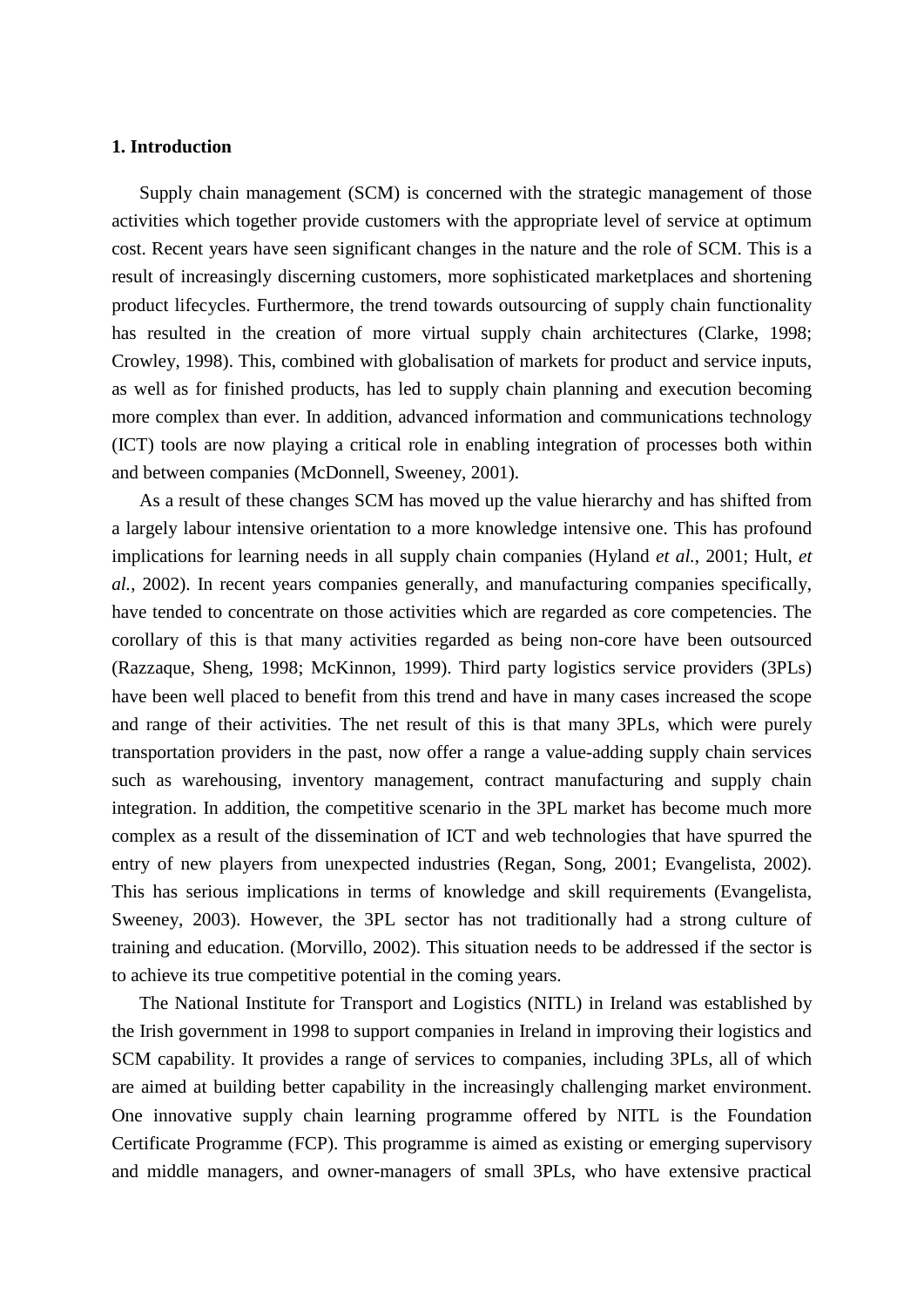experience of one or more aspects of the supply chain but who do not necessarily hold formal academic or professional qualifications. The programme develops participants through modules in all key aspects of SCM, namely: customer service; purchasing management; production planning and control; transport and distribution management; and, warehousing and inventory management. In addition, there is an introductory module and a concluding module which is concerned with the use of ICT as a supply chain integration enabler. Since 1999, over 100 participants have registered for the programme many of whom are from the 3PL sector. 3PL companies in Ireland have used the programme as a primary mechanism for developing the supply chain learning required in the evolving business environment.

This paper describes how many of the current shortcomings in relation to SCM learning in 3PLs can be addressed using the FCP. Following this introduction, the paper discusses the issues of knowledge management, learning processes and relational learning in general terms to set the context and theoretical framework for the subsequent analysis. The application of these theories to SCM in general, and to 3PLs learning requirements specifically, is discussed in the following section. The critical issue of the role of ICT as a supply chain enabler is given specific focus. The paper then goes on to describe NITL's FCP in detail, with specific reference to its use in addressing some of current shortcomings in 3PL learning. In essence, the action research methodology is adopted to assess to role of initiatives such as FCP in bridging the gap which is currently evident between learning theory and 3PL reality. Following a discussion of the pertinent issues, a number of concluding comments and observations are made.

#### **2. Knowledge management, learning processes and relational learning**

#### *2.1 Knowledge management and learning processes*

Knowledge is a composite resource whose development occurs over time through processes of accumulation and renewal based on the capacity to manage information resources, human resources (HR) and ICT tools. Information is a critical element of knowledge. However, it differs greatly from the latter as it is identified with evidence or data and, in the traditional sense, it leads to a more rational use of material resources. By contrast, knowledge has a creative element lacking in information. Information may be said to have a content of objectivity, while knowledge mainly depends on human resources (whether individuals, social groups or organisations), their mental models, their capacity to interact and measure up to other actors according to the objectives to be attained (Boisot, 1998). Thus knowledge is not a homogeneous resource, but rather consists of different components related to the level of knowledge accumulated, firms' strategies, reaction capacity to changes, and the competence of human resources (Lundvall, 1992).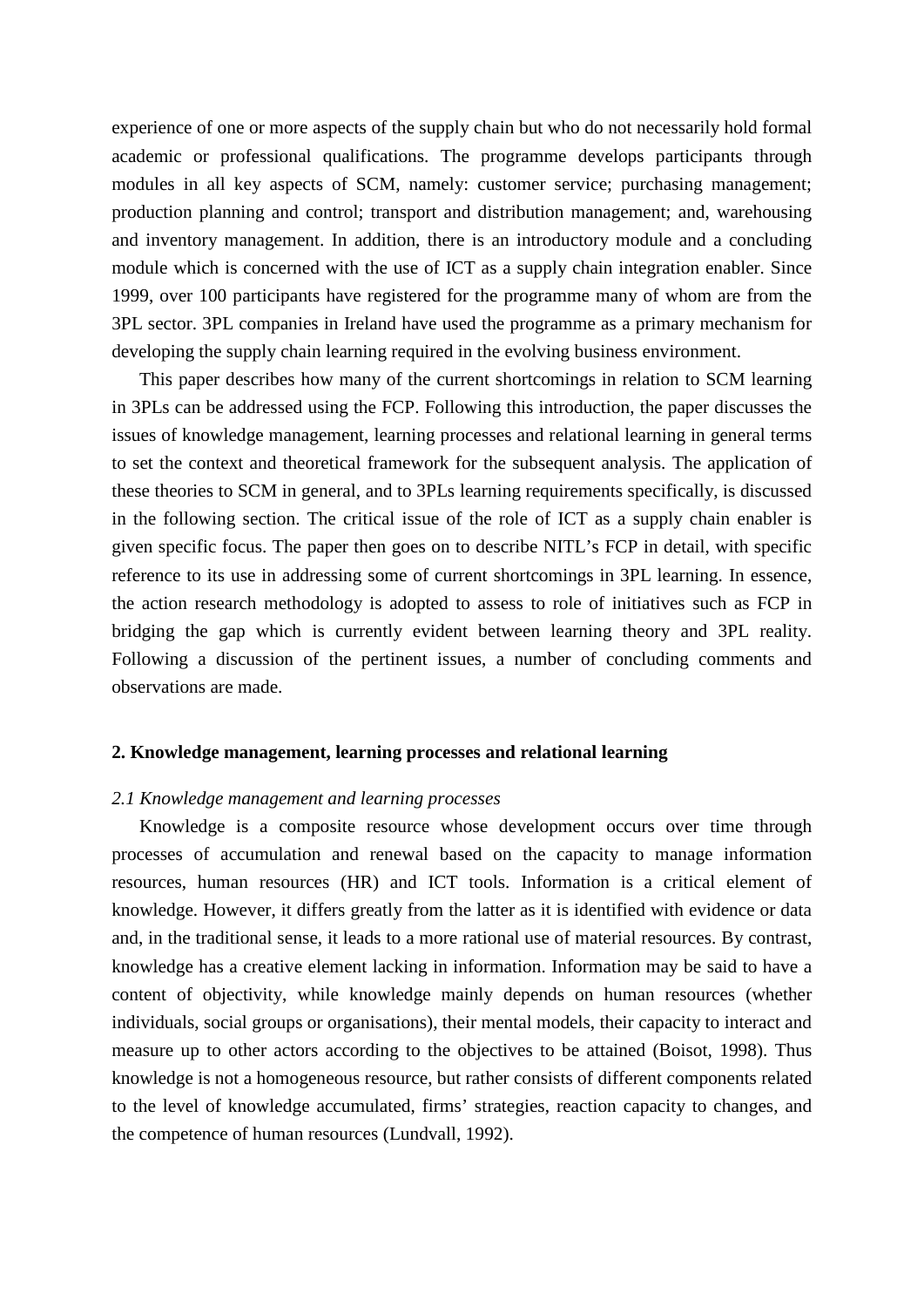The capacity to manage and develop knowledge, in its various forms, has become an increasingly important determinant of competitive advantage and value creation, making companies undertake major investments in knowledge management (KM) so as to possess a resource which has progressively become strategic.  $KM<sup>1</sup>$  arises from the growing importance that knowledge resources have assumed in underpinning firm competitiveness following major processes of technological and organisational innovation that have progressively limited the significance of material resources and traditional space-time barriers. This course of action may be pursued in several ways: mergers, acquisition of firms or firm's department, employment of skilled human resources, R&D, HR development, co-operative initiatives with external actors who possess complementary knowledge.

The key role that HR play (whether individuals, social groups or members of an organisation) in developing knowledge is shown in the learning processes that fuel the flow of information processing and knowledge accumulation. A view of learning consistent with a composite view of knowledge considers both the capacities and tools that reflect skills, knowhow, and conceptual capacities (know-why) which highlight the ability to interpret experience and set up new cognitive principles (Kim, 1993).

Individual learning represents the growth of the ability of an individual to perform an action effectively. The concept of organisational learning is understood as the creation, development and transfer of new knowledge within an organisation using a dedicated organisational system able to define operational guidelines and change the behaviour of actors. The decisive factors in an organisational learning system are the cultural and organisational factors that affect the processes of sharing activities and knowledge, trust between parties, and the presence and quality of cooperative relations. The *learning organisation* is a system structurally arranged to support processes of growth, development and knowledge enforcement through interaction between the knowledge of individuals and that possessed by organisations to improve performance in terms of cost, time and quality (Schein, 1992; Leonard-Barton, 1992; Garvin, 1993; Narver, Slater, 1995; Grant, 1996, Easterby-Smith *et al.*, 1999; Teece, 2000)<sup>2</sup>.

This interaction occurs operationally within organisational routines through which tacit knowledge is transformed into shared (explicit) knowledge (Nelson, Winter, 1982). This is not an automatic transition since there are both inhibiting and facilitating factors that influence the efficiency of the process (Antonacopoulou, 1999). The former can be represented both by obstacles that limit, slow down or prevent the learning of the organisation from individuals (March, Olsen, 1975) and by barriers stemming from mismatching in the shared mental model of internal groups of individuals (Kim, 1993). The latter can be observed both at individual level (willingness to learn, to identify own learning needs, errors tolerance, feedback on performance improvements, etc) and at context level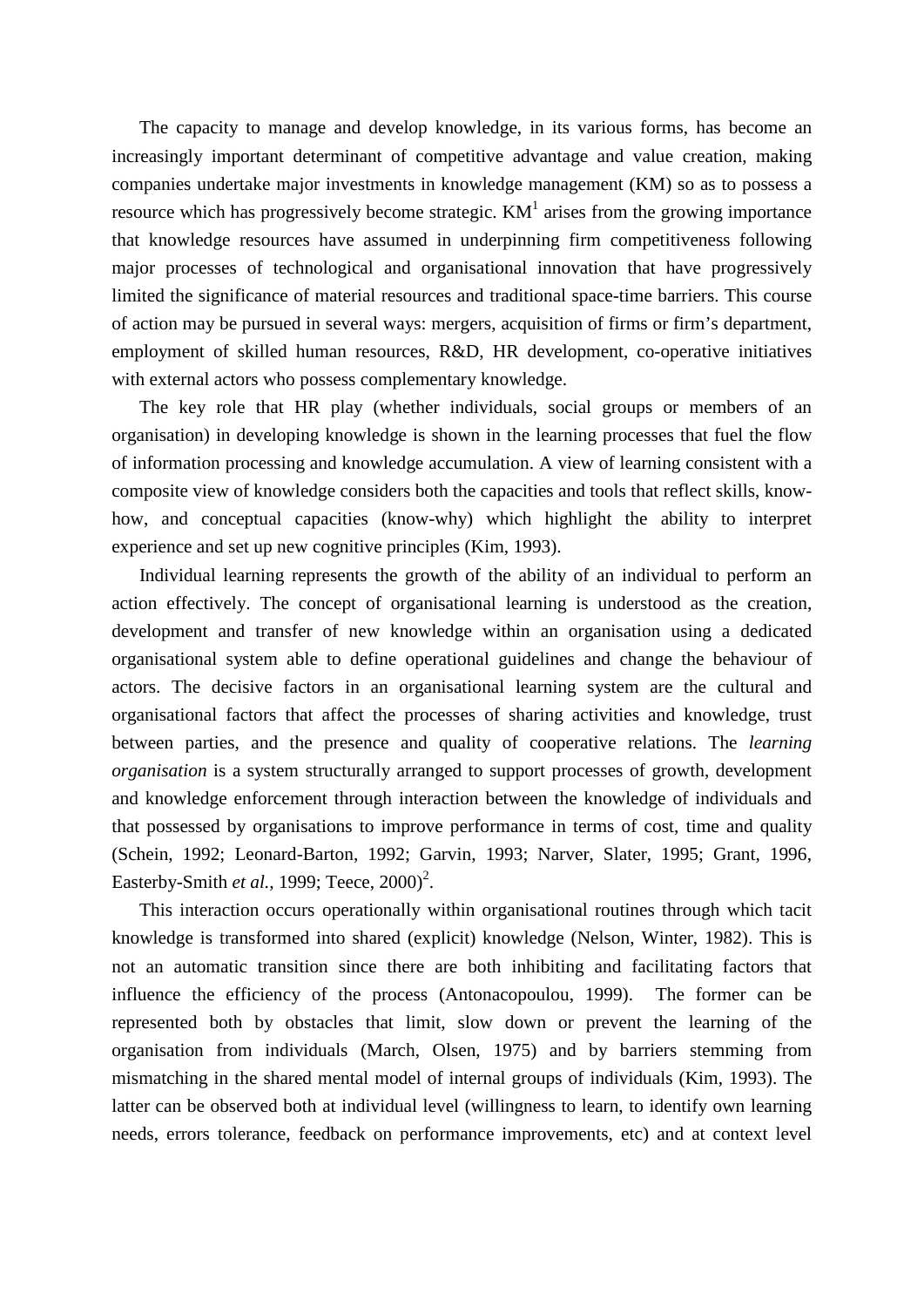(climate encouraging and rewarding learning, openness to change, competitive climate, integration).

Knowledge is progressively enhanced due to the interaction between knowledge residing in the various levels of the company system by individual, group, organisational and interorganisational learning processes (Nonaka, 1991). Inter-organisational learning concerns issues of knowledge development of a system of organisation tied by socio-economic relations and to this end a process of learning across organisational boundaries can be realized (Dixon, 1999). In this context, there may be impediments to learning caused by various *firm-specific elements* (cultures, skills, ownership structure, environmental contexts, size, etc.). By contrast, in the framework of a supply chain there are elements at work that reduce these learning impediments (for example, a co-operative climate, shared objectives and knowledge, organisational integration, mutual learning). These allow the supply chain to exploit the synergies and benefits of a corporate system (speed of adaptation, anticipation of changes, rationalisation of resources, etc.) (Christopher, 1992; National Research Council, 2000; Brewer *et al.*, 2001).

## *2.2 Relational learning*

As regards traditional economic studies, the notion of learning refers to an experiential approach based on conditions of passivity of economic actors and on conditions of stability in the reference context (Arrows, 1962). Such constraints are overcome within the evolutionary view of the concept of double loop learning which tackles the stability of the reference conditions (i.e. existing routines) and proposes a proactive learning behaviour, questioning the baggage of past knowledge to verify the tuning with a new context, trying to anticipate the process of change (Argyris, Schon, 1978; Argyris, 1992). This cognitive mechanism exploits cognitive criteria to innovate both in relation to cumulative cognitive assets and to the methods and operative tools adopted. This aims to achieve learning unhampered by the limits of the same conceptual tools and procedures adopted and hence able to generate continuous self-reinforcing processes which are required to be able to define and manage complex knowledge. Continuous self-reinforcing processes imply relational forms of learning based on the ability to co-ordinate, pro-activeness, and adaptation to requirements of partners and customers.

Relational learning processes are based on the willingness to encourage organisational integration, the search for new solutions and, in general, the decisive change for improving performance and process efficiency (learning by relating). This willingness implies the growth of one's own knowledge base by broadening knowledge relative to best operational practices, technological know-how and organisational routines (Esposito, Passaro, 1998). This willingness is stimulated and facilitated, amongst other factors, by a climate of collaborative operation and trust which develops in the presence of long-term relations, shared objectives, and the awareness that cooperation implies reciprocal strengthening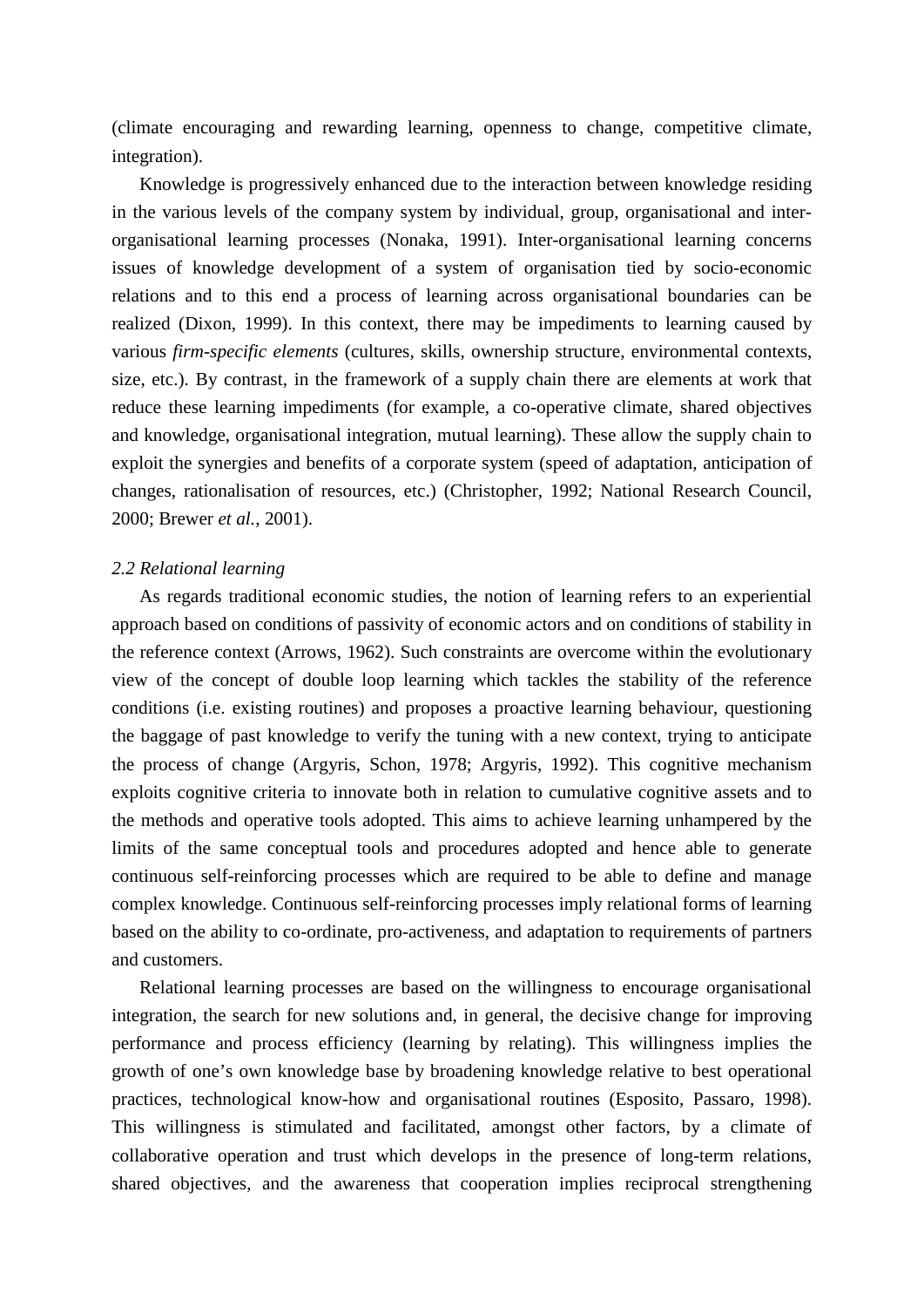(learning by co-operating). Collaborative know-how has been defined by Simonin (1997) as the skill in identifying, negotiating, managing, monitoring and terminating collaborations.

Participation in a network of firms allows the development of learning processes from the adaptations that each actor makes in response to changes proposed by other members in favour of efficiency and competitiveness of the whole network (learning by networking). In all these cases learning is motivated by active contact with new elements (practices, principles, solutions, etc.) which broaden cognitive horizons, and hence, competitiveness. For example, proximity to the final market and orientation to customer satisfaction, insofar as they mean the ability to take on board and/or anticipate consumer trends and their variability, constitute a learning stimulus (learning from markets) (Minguzzi, Passaro, 2000).

Contact with different environments (cultural, social, legal, etc.), as in the case of firms that enter new markets, represents a vital source of learning which may enhance one's knowledge (learning by exporting). In all such cases, a decisive factor is the firm's openness to change which promotes such contact and does not short-sightedly reject innovation (Minguzzi, Passaro, 1997).

#### **3. Supply chain learning and implications for the 3PL sector**

#### *3.1 Learning and supply chain management*

Closeness to customers, learning capacity and continuous adaptation of products and services, are essential in developing and maintaining competitive advantage. Customer closeness allows companies to develop innovation and improve growth and profitability. To this end knowledge resources and learning processes increasingly represent key elements in adapting to the changing framework of business competition (Minguzzi, Passaro, 2000).

In the SCM approach, learning has a relational nature derived from the complex system of relations linking customers to many value-added suppliers with the support of logistics service providers (Kidd *et al.*, 2003). This issue has been considered only in recent literature. Some scholars have pointed out the concept of learning in a supply chain while others have stressed the concept of a supply chain as a learning environment. Among the former, the theoretical framework has been set for supply chain learning to support the process of innovation in logistic services. They have shown on the one hand that the SC may be a suitable learning environment as successful SCM requires firm-to-firm exchange of best practice knowledge (Flint *et al.*, 2003); and, on the other, that leveraging the supply chain is a mechanism to enable learning and competence development (Bessant *et al.*, 2003).

The latter stresses that learning processes are an evolutionary step in the supply chain concept that enhance the ability to learn from and respond to a changing environment through shared knowledge (Peterson, 2002). Analysis has shown that the driving factor is shared interests and interdependence between the members of the SC which allow, for example, a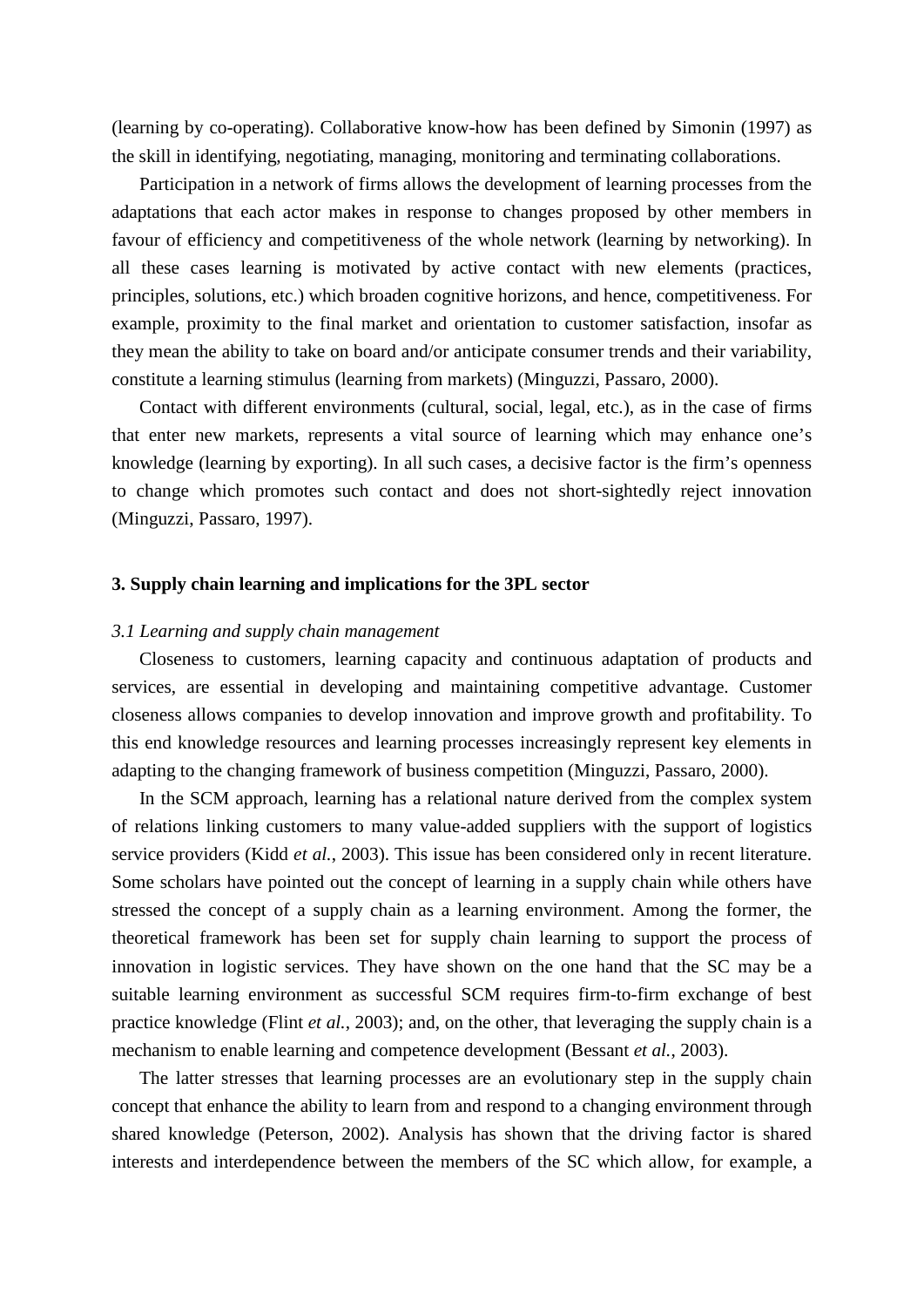reduction in the cycle time, making the learning climate of the supply chain a strategic resource (Hult *et al.*, 2002).

Given the importance of learning in SC efficiency, it is urgent to provide incentives for developing learning behaviour by SC participants. In other words, work needs to be undertaken on co-operative behaviour that is not restricted to mere experiential learning (learning by doing) as it does not result in the knowledge being able to work efficiently in a competitive system in which competitive rules are volatile. Mere experience arising from participation in a co-operative relation does not ensure collaborative know-how, such that future collaboration should result in greater benefits. Building collaborative knowledge should be achieved by:

- appropriate organisation and integration of human resources and ICT tools;
- appropriate organisation and renewal of firm and inter-firm routines;
- the maintenance of a tension among different types of knowledge (Lundvall, 1992).

This will allow the firm to react rapidly to change, to integrate new SCs, and to operate with greater confidence in becoming more customer-oriented and in formulating customer solutions consistent with SC efficiency. The phrase learning supply chain has also been used to describe inter-firm structures designed to promote effective knowledge and skills development throughout the supply chain (Sweeney, 2003).

In particular, for firms operating in a SCM context and with a customer-oriented approach, a learning system needs to be considered a key resource to put SC strategy into practice (Bessant *et al.*, 2003; Hult *et al.*, 2000; Andersen, Christensen, 2000; Flint *et al.*, 2003). For example, in the case of 3PLs implementing a customer orientation strategy requires relational learning capabilities. For 3PLs monitoring customer requirements is critical in establishing current needs and anticipating future desires. It enables 3PLs to improve customised response and to develop related innovation in services supplied (Daugherty *et al.*, 1992). Relational learning capabilities allow 3PLs to operate with a problem-solving approach so as to work out new organisational solutions to customer logistics needs and, at the same time, identify advanced services consistent with the objectives of customer supply chain requirements. In light of such considerations, the case of 3PLs is described in the following section.

#### *3.2 Supply chain learning and ICT issues in the 3PL industry*

In the last few years, a series of major changes has occurred in the logistics service industry which has profoundly changed customer-logistics provider relationships. Indeed, while the primary driving forces previously were to reduce cost and release capital for alternative purposes, the driving forces today have more strategic influences in terms of market coverage, improving the level of service or increasing flexibility towards the changing requirements of customers (Ojala, 2003).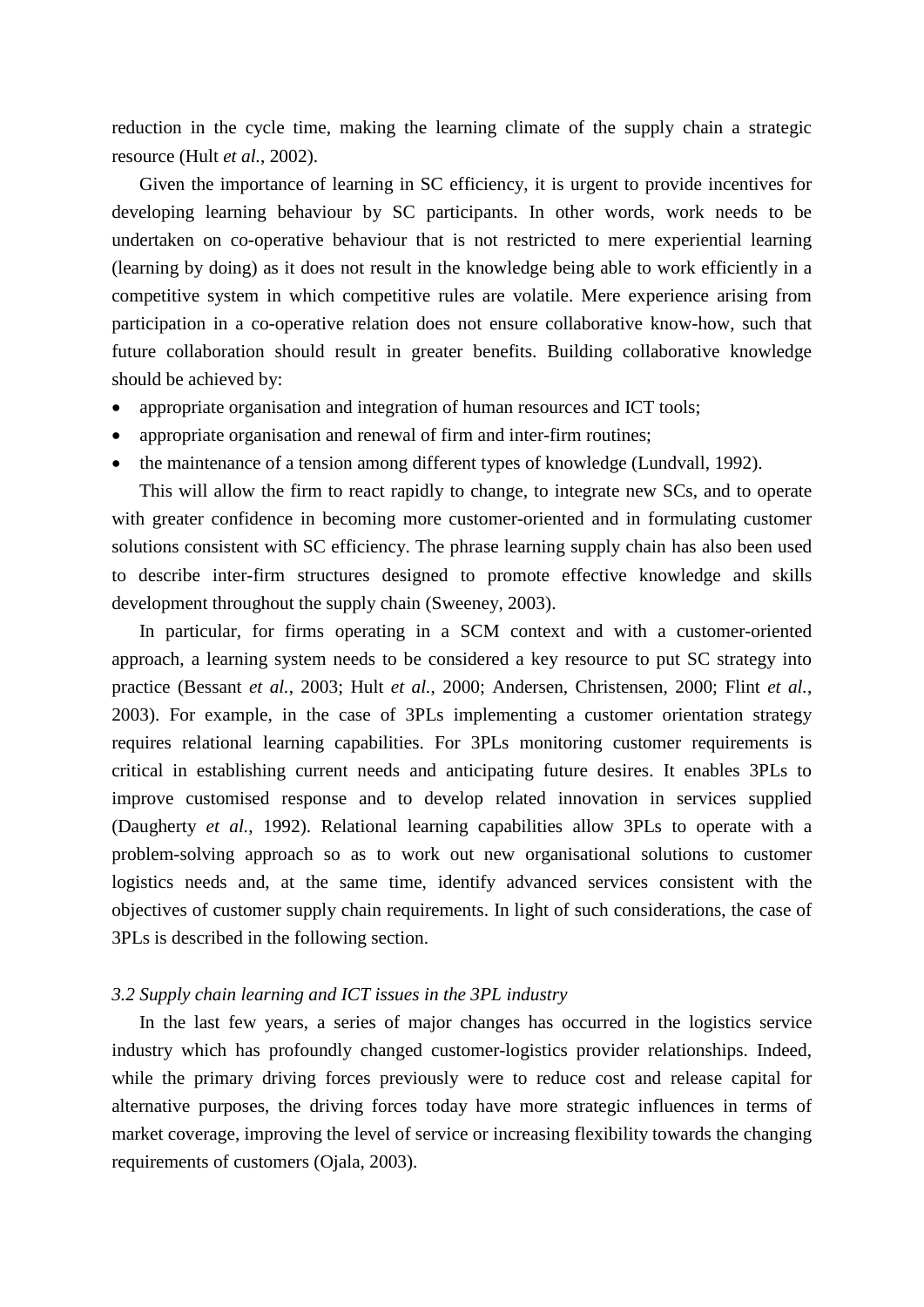Relevant within this context is outsourcing which is part of the SCM concept (Lambert *et al.*, 1998). The adoption of the SCM view has increasingly forced manufacturing and distribution companies to outsource their logistics and transportation activities as the delivery system has become an integral part of their product. The growing outsourcing of logistics activities is also consistent with the trend to reduce the number of suppliers and establish closer, long-term relationship with them.

In order to be able to serve their customers in an innovative and flexible manner, 3PLs have made many efforts to better integrate their processes throughout the supply chain, and shrink the distance between themselves and their supply chain partners. This has increased the level of supply chain integration of 3PLs improving the co-operation with customers that is often combined with changes in both organisation and information technology.

Under the technological point of view, the 3PL sector international competitive scenario in the logistics service providers industry has evolved taking into account the entry of new players spurred by the dissemination of ICT (Regan, Song, 2001). With particular reference to the impact of ICT and web technologies on the 3PL industry, three trends seem to emerge (Evangelista, 2002):

- the increasing integration of traditional services (i.e. transport and warehousing) with information services (i.e. electronic shipment tracking & tracing, booking of space, download of cargo documentation, etc.);
- the development of new virtual intermediaries such as infomediaries or online freight e-marketplaces;
- the formation of alliances between 3PLs and other firms operating in complementary sectors, (i.e. management consulting, financial services and ICT vendors) that in some cases have given rise to the creation of a new category of service provider called Fourth Party Logistics Providers (4PLs).

Given these trends, relational learning and ICT-knowledge are key factors to better adapt 3PL organisation to the changing competitive landscape considering that, for example, the availability of capable ICT-based services is an expected dimension of 3PL service supply and is increasingly becoming a selection criteria used by customer for choosing 3PLs.

This has given 3PLs a new potential role in customising the supply chain as a growing number of activities beyond transportation and warehousing can be carried out by 3PLs (Cooper, *et al.*, 1998) and ICT can increasing the level of customisation of the service offered (Van Hoeck, 2002; Sauvage, 2003). For example, providing solutions that include value adding services supported by ICT capabilities, such as final assembly, 3PLs can improve their competitive position (Skjoett-Larsen, 2000).

The cost of entry into the 3PL arena now includes technology and implementation capabilities for warehouse management, transportation management, and web-enabled communications. The focused efforts of 3PLs to continually upgrade and expand ICT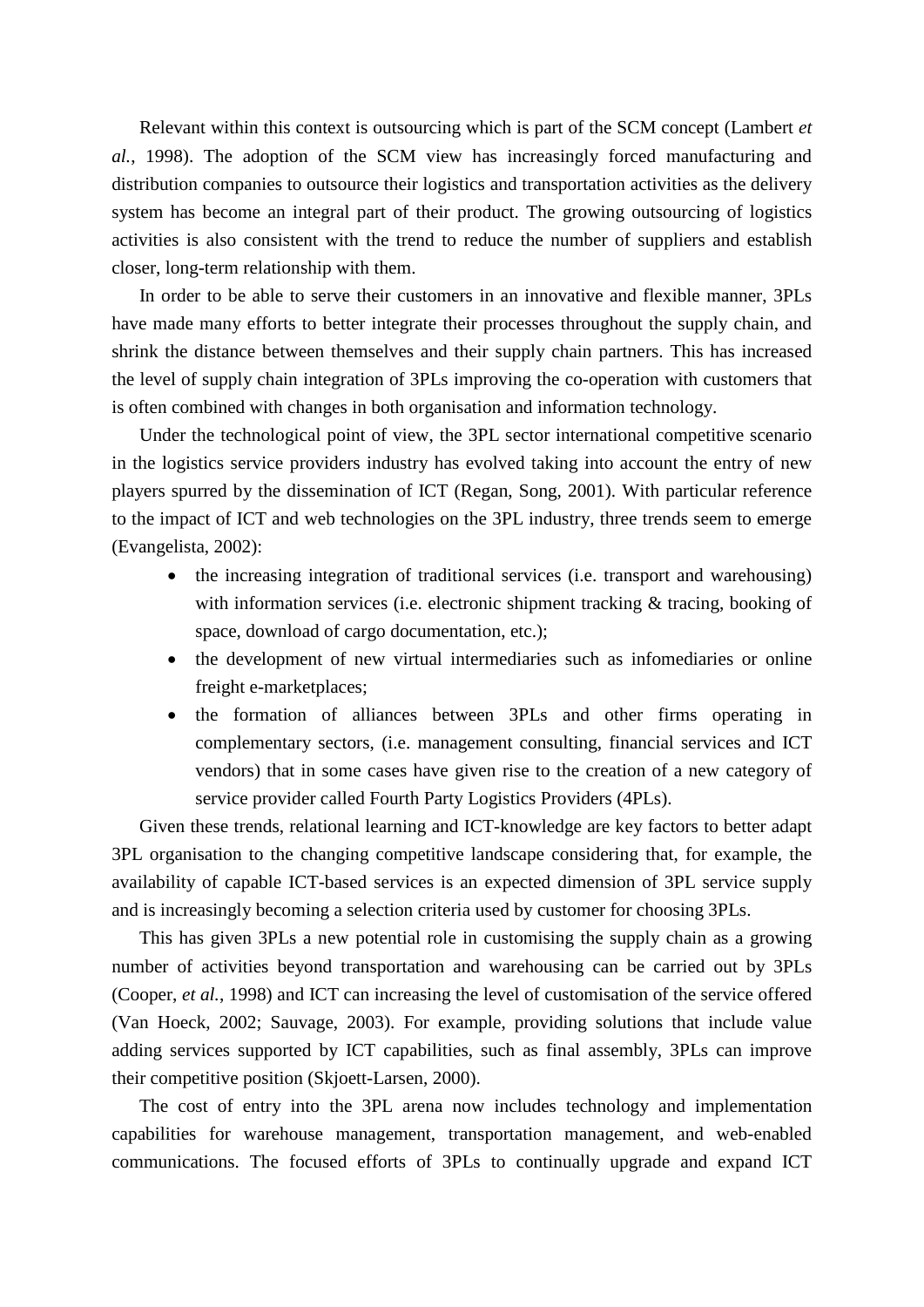capabilities have reduced many of the once differentiating high-value technologies to what are now minimum requirements. Users of 3PL services anticipate that the near-term differentiators will include electronic markets, supplier management systems, and supply chain planning. Going forward, the success of 3PLs will depend on their ability to deliver an integrated, end-to-end solution that provides significant improvements in financial and operational performance.

While today's marketplace is seeing more productive and meaningful 3PL-customer relationships evolve and customers generally report high levels of success with their 3PLs, a gap exists between what customers receive and what they expect to receive. Consequently, 3PLs need to focus on a number of key objectives, including implementing information technologies, instituting effective management and relationship processes, integrating services and technologies globally, and delivering comprehensive solutions that create value for the users and their supply chains. Considering that customer demands for performance and sophistication are accelerating, improving these areas is a key imperative for 3PLs. From this perspective business and organisational learning seem to be of critical importance for reinforcing the competitiveness of 3PLs (Evangelista, *et al.*, 2004). Particularly in a SCM context, this implies continuous learning based on effective transfer of knowledge among supply chain partners (Bessant *et al.*, 2003). In other words, the flexibility and agility required of companies operating in a turbulent supply chain environment can be increased through appropriate learning and training processes (Hyland *et al.*, 2001).

# **4. Case study - the Foundation Certificate Programme (FCP) in supply chain management**

#### *4.1 Introduction*

The National Institute for Transport and Logistics (NITL) was established in Ireland as a result of a major study commissioned by the Irish government in 1995. The report (Forfas, 1995) recognised the importance of transport, logistics and supply chain management to the continuing success of the Irish economy based on a number of factors:

- the potential economic and service benefits;
- the open nature of the Irish economy (both imports and exports represent an large proportion of economic activity and economic success depends on dynamic exportoriented firms in both the manufacturing and service sectors);
- Ireland's relative geographical peripherality;
- the changing nature of customer-supplier relationships with a strong emphasis on the development of partnership approaches; and
- developments in ICT as a key enabling technology in supply chain integration.

The report went on to recommend the establishment of "a single new national centre of excellence to support companies in improving transport, logistics and supply chain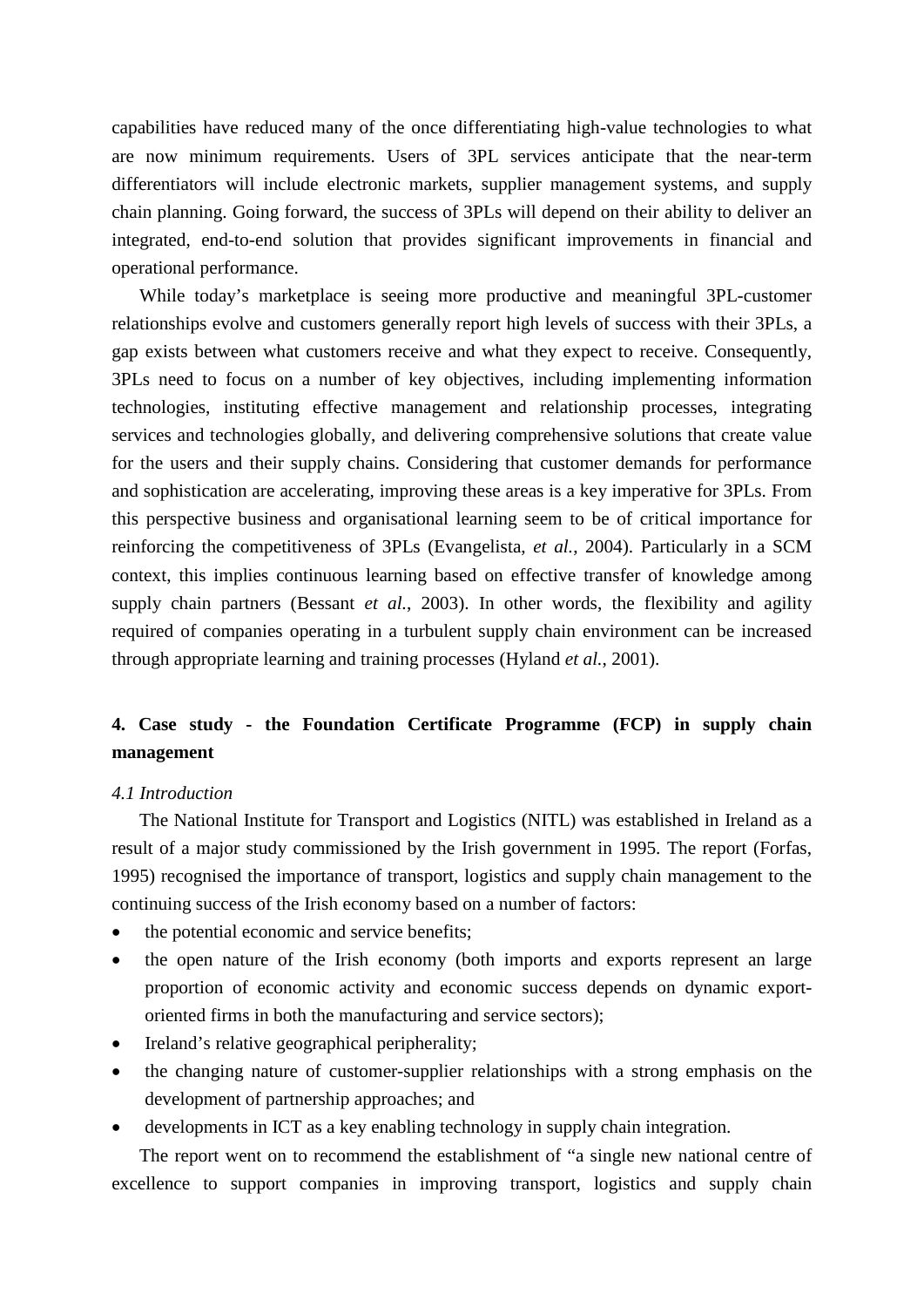effectiveness". NITL came into existence in 1998 as this centre of excellence. It achieves its mission through awareness creation activities (conferences, roadshows, magazine, etc.), the provision of support tools (self-audit packs, service directories, benchmarking clubs, etc.), delivery of consultancy services, research (both academic and applied research) and the provision of a range of innovative supply chain learning programmes.

### *4.2 NITL Learning*

NITL Learning is the training and education division of NITL. It focuses on improving the supply chain capability of organisations through the delivery of a range of both in-house and open learning programmes. Currently the main programmes are as summarised in Figure 1 (below).

# PLACE FIGURE 1 HERE

The range of programmes reflects the requirements of different levels of staff in organisations in all parts of the supply chain (e.g. manufacturing, logistics service provision and retail). The most recent addition to the portfolio is the Foundation Certificate Programme (FCP) which came into existence to satisfy a particular requirement and which has been adopted by several leading 3PLs in Ireland.

## *4.3 Foundation Certificate Programme (FCP) – background and rationale*

The FCP was introduced in 2002 to meet a specific requirement which had become apparent to NITL in earlier years. It is aimed at existing and emerging supervisory and junior management staff, or owner-managers of small 3PLs, who have extensive experience of one or more aspects of the supply chain but who do not necessarily hold formal academic or professional qualifications. The latter is a product of the traditional lack of a training and education culture in the field, particularly within 3PLs. The structure of the programme is as shown in Figure 2 (below).

# PLACE FIGURE 2 HERE

The programme aims to develop participants in all aspects of SCM based on this approach. Most participants have detailed operational knowledge of that aspect of the supply chain in which they are most experienced. However, their knowledge of other aspects of SCM is usually very limited and their view of the role of their specialist area in the context of overall supply chain performance is usually also very narrow. From the perspective of 3PLs, this specialist knowledge tends to be in the area of transport and distribution with knowledge of other supply chain areas tending to be extremely limited. The programme endeavours to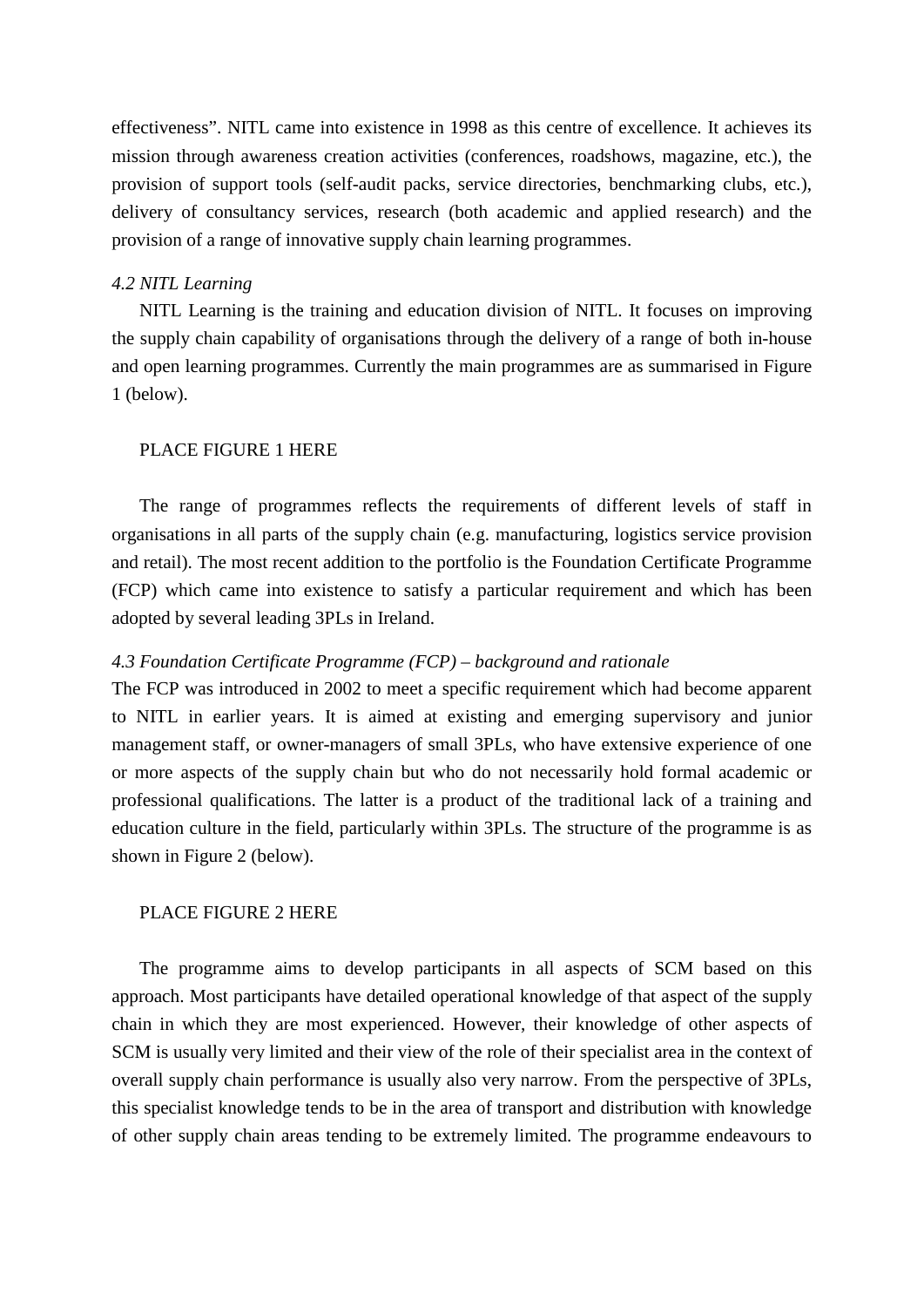develop participants in all aspects on the supply chain with a strong emphasis on the interaction between the constituent areas.

# *4.4 Foundation Certificate Programme (FCP) – delivery and assessment*

Each programme subject is delivered as a discrete self-contained module of approximately 20 hours duration. The twenty hours is usually delivered as a block from Thursday evening to Saturday afternoon. Each module is conducted several times a year in a variety of locations in both the Republic of Ireland and Northern Ireland. Module assessment is carried out using post-module assignments (PMAs). Each PMA tests participant knowledge of the theory and concepts of the subject, as well as of the best practice models introduced during the module. Furthermore, it provides the participant with the opportunity to apply the knowledge acquired during the module in their own workplace. Submission of completed assignments usually takes place eight weeks after the module has been completed. In addition, all participants are required to complete a major in-company project towards the end of their programme of study. These projects are concerned with the analysis, planning and implementation of major supply chain change management initiatives in their organisations and are usually conducted over a three month period. While the period taken to complete the programme is deliberately kept flexible the average completion time is approximately 18 months. This involves taking modules at intervals of approximately two months. Participants who successfully complete all seven modules and the associated PMAs, and the major incompany project, are eligible for NITL's Post-Experience Certificate in Supply Chain Management. This qualification has been assessed by the UK-based Chartered Institute of Logistics and Transport (CILT) and is deemed to meet that body's educational requirements for chartered membership.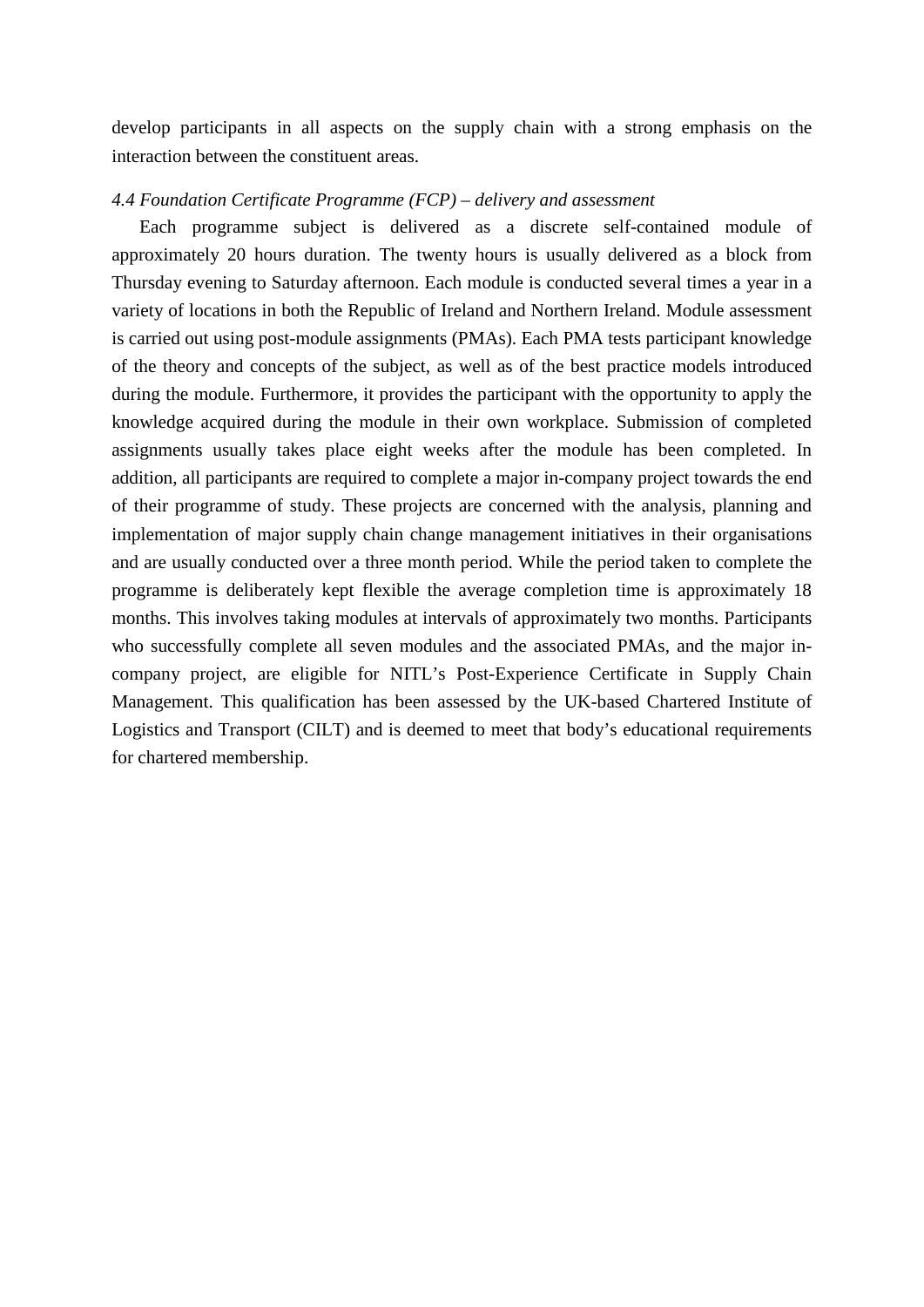### **5. Discussion**

#### *5.1 FCP and relational learning*

As pointed out earlier, relational learning processes are based on the willingness to encourage organisational integration, the search for new solutions and, in general, the decisive change for improving performance and process efficiency. The FCP rationale is based on the need to move from traditional approaches of supply chain organisation where the various links in the chain were measured and managed in isolation from each other and thus tended to operate at cross purposes, towards more integrated approaches. In this way, organisational integration is not only encouraged but represents the very essence of the programme's philosophy and structure. The search for new solutions is also an important element of programme philosophy. Participants are introduced best practice during all programme modules. Assessment of modules is carried out using in-company assignments and a major in-company project. These mechanisms provide the opportunity to relate best operational practice back to participating companies. Furthermore, as the FCP is a multicompany programme, a typical module running involves participants from many parts of the supply chain (e.g. manufacturing companies, 3PLs and retail companies). This encourages the exchange of knowledge in a non-threatening and low risk environment and thus encourages improved mutual understanding and joint problem solving across the external supply chain. From a 3PL perspective specifically, staff often attend modules alongside staff from their customer companies. This has several benefits, particularly in facilitating better understanding of evolving customer requirements. Similarly, staff from various departments in individual companies often attend modules together. This facilitates a similar approach in relation to the internal supply chain. The cross-fertilisation encouraged by these mechanisms ensures that learning in achieved not only by relating but also by co-operation, by networking and from customers.

# *5.2 FCP in the 3PL sector*

The FCP is particularly relevant to the learning needs of the evolving 3PL sector for a variety of reasons. Firstly, management within the sector increasingly needs to be knowledgeable in relation to a range of supply chain concepts and methodologies. In most cases it is no longer sufficient to have detailed knowledge in relation to specific transport and distribution issues. The scope of the 3PL sector has expanded. This in turn requires that the breadth of knowledge of managers at all levels in the sector expands accordingly. Customer companies are increasingly seeking to work with "one-stop shop" 3PLs which provide complete supply chain solutions and not just limited transportation services. In this environment the breadth of knowledge provided by the FCP is becoming not only desirable but essential.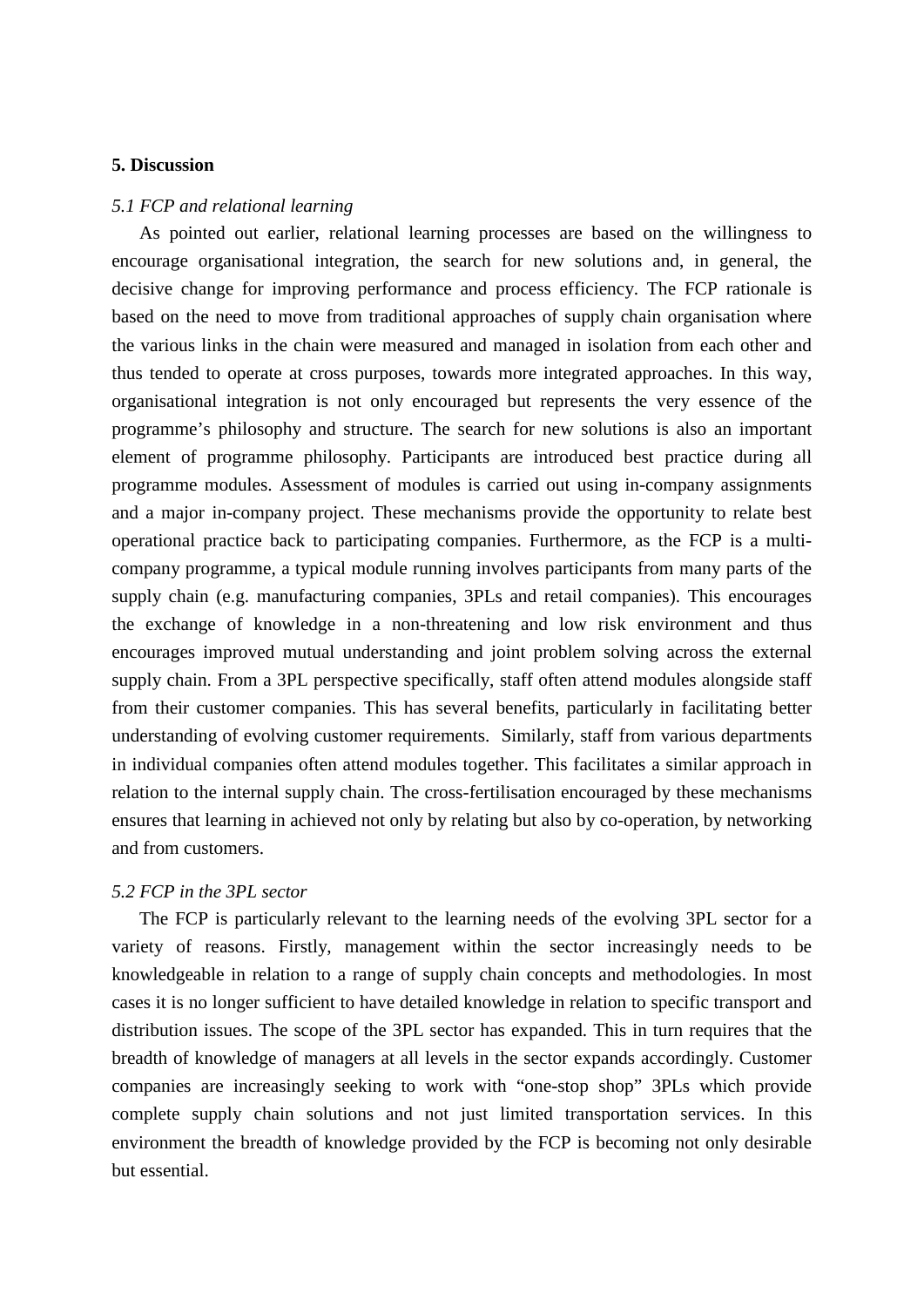Secondly, and as pointed out earlier, the interaction between participants from companies in different parts of the supply chain promotes the cross-fertilisation of thinking. This can be particularly beneficial to participants from 3PL companies as it helps to foster a better understanding of evolving customer requirements and challenges. In the current environment of increasingly competitive and sophisticated markets, more discerning customers and shortening product life cycles this learning can be invaluable.

Finally, several design features have been incorporated into the programme to facilitate the learning process for busy managers in the 3PL sector and in particular for ownermanagers in small 3PLs. These are based on well established generic paradigms of lifelong learning. For example, participants attend modules at their own pace and not according to pre-set rigid schedules. In addition, modules are generally conducted at weekends thus avoiding serious disruption to the busy schedules of participants. As a result of the traditional lack of a learning culture in the 3PL sector, for many participants registration on the FCP is their first foray into education for many years and can be quite a daunting prospect. With this in mind, NITL provides extensive support to participants in terms of the development of appropriate learning skills.

#### *5.3 FCP in developing ICT knowledge*

The FCP has a strong focus on ICT as a key enabler of supply chain integration. The introductory module addresses this issue very strongly. Each of the five functional modules outlines the role of ICT in the specific areas using examples of "point" solutions to illustrate key learning points. The focus of the final module ("IT in the Supply Chain") is on integration. At this point in the learning cycle participants have been exposed to detailed knowledge concerning the specific elements of the supply chain and it is important that the central message of integration is reinforced. This final module does exactly that. The theme of the module concerns the role of ICT as a key enabler of supply chain integration. Participants are introduced to a range of SCM ICT applications, as well as to best practice in devising and implementing ICT strategies for the supply chain. In all cases there is a strong emphasis on the need to move away from the traditional approaches which were very often characterised by fragmentation towards approaches which are characterised by integration. Within 3PLs this has become a key issue in terms of ability to provide integrated supply chain solutions to customers in a range of sectors. Another issue which represents an important part of this module is the effective use of supply chain information in supporting the elimination of waste and non-value adding activities (NVAs). An NVA is any activity which adds cost or time to supply chain processes without necessarily adding value from a customer perspective. For example, the carrying of excessive levels of inventory is a common form of waste in supply chains. Inventory reduction depends on the ability of a supply chain to control inventory. Inventory control is, in turn, dependent on inventory visibility. ICT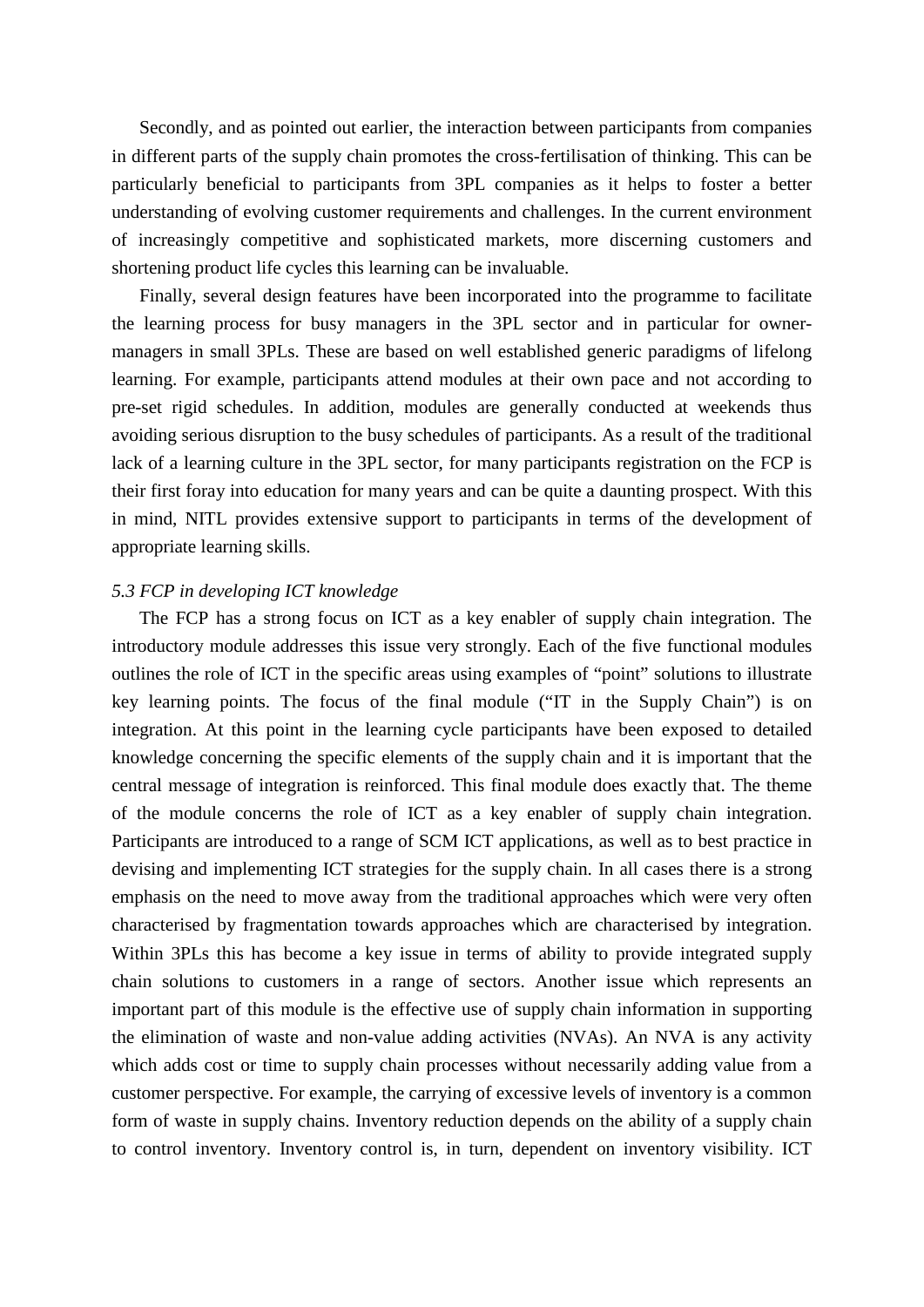represents an opportunity to improve the level of inventory visibility across the supply chain, thus improving the chances of success in terms of inventory reduction.

#### **6. Conclusion**

The need to serve customers in an innovative and flexible manner is putting 3PLs under pressure to continuously refocus their strategies toward customers and to respond quickly to change. For 3PLs to satisfy the needs of customers, it is critical to ascertain current needs and to anticipate their future desires. This enables 3PLs to improve customised response and to develop related innovation in service supplied. To this end, knowledge resources and learning processes increasingly represent key elements to adapt to the changing framework of the business competition. Significant advantage can be gained by those companies that invest in organisational learning capabilities, knowledge bases and information systems. Developing cultures that thrive on knowledge and learning represent an effective way to gain such advantages.

The case study presented in this paper represents an interesting example of a programme that reflects the requirements of different levels of staff in organisations in all parts of the supply chain. It can be considered an effective tool in filling the SCM knowledge gap in logistics companies, particularly in the context of small and medium 3PLs. For this reason it has been adopted by several 3PLs in Ireland and its implementation appears appropriate in different countries with similar logistics market profiles.

Further research is needed to determine the impact of supply chain learning programmes on individual 3PL firm performance, as well as on the overall performance of supply chains. Nonetheless, programmes such as the FCP offer the potential to address some of the key challenges currently facing the sector.

#### **References**

- Antonacopoulou E., (1999), "*Developing learning managers with learning organizations: the case of three major retail banks"*, in Easterby-Smit et al., (1999).
- Andersen P.H., Christensen P.R., (2000), "Inter-Partner Learning in Global Supply Chains: Lesson from NOVO Nordisk", *European Journal of Purchasing & Supply Management*, No. 6, pp. 105- 116.
- Argyris C.,.Schon D.A, (1978), *Organizational Learning: a Theory of Action Perspective*, Addison-Wesley Publishing Company, Mass.
- Argyris C., (1992), *On Organizational Learning*, Blackwell Business, Cambridge.
- Bessant J., Kaplinsky R., Lamming R., (2003), ["Putting Supply Chain Learning into Practice"](http://web4.epnet.com/citation.asp?tb=1&_ug=dbs+bsh+sid+95058C58%2D06A5%2D46CD%2D91C3%2D96A7D6ECDBBE%40sessionmgr3+D8DD&_us=cst+0%3B1%3B2+dstb+ES+hd+0+hs+%2D1+or+Date+ri+KAAACBYA00002871+sl+0+sm+ES+ss+SO+B607&_uso=db%5B0+%2Dbsh+hd+0+op%5B2+%2DA), *International Journal of Operations & Production Management*, Vol. 23(No. 2), pp. 167-184.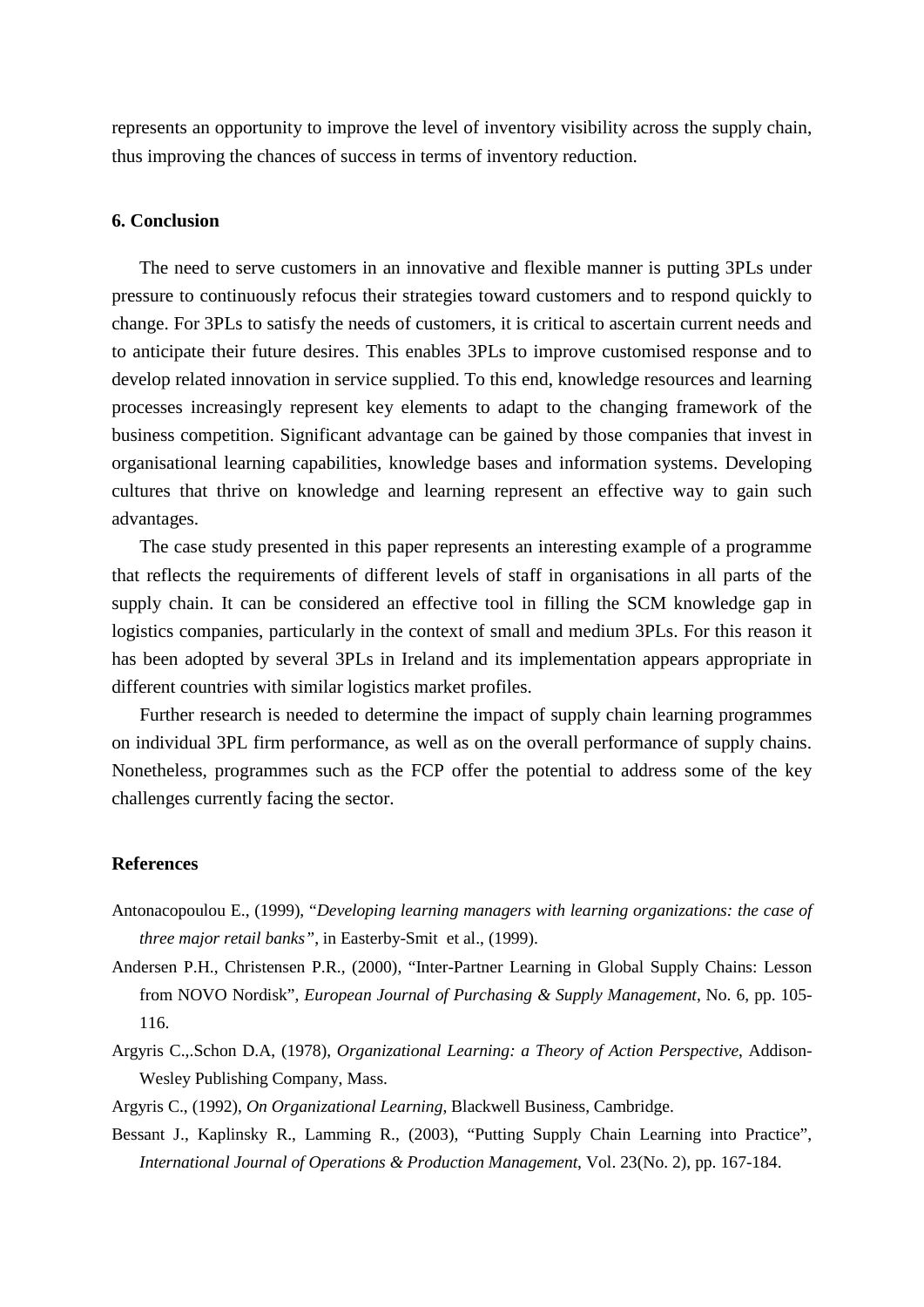- Boisot M.H., (1998), *Knowledge Assets. Securing Competitive Advantage in the Information Economy,* Oxford University Press, Oxford.
- Brewer A.M., Button K.J., Hensher D.A., (2001), *Handbook of Logistic and Supply-Chain Management*, Pergamon.
- Christopher M., (1992), *Logistics and Supply Chain Management*, Pitman Publishing, London.
- Clarke P.M. (1998), "Virtual logistics. An introduction and overview of the concepts", International *Journal of Physical Distribution & Logistics Management*, Vol. 28, N. 7, pp. 486-507.
- Crowley A.G. (1998), "Virtual logistics: transport in the marketspace", *International Journal of Physical Distribution & Logistics Management*, Vol. 28, N. 7, pp. 547-574.
- Cooper M.C., Lambert, D.M. and Pagh J.D., (1998), "What Should Be the Transportation Provider's Role in Supply Chain Management?", proceedings of the *8th World Conference on Transport Research*, Antwerpen University, Antwerpen, Belgium, 12-17 July.
- Copacino W.C., (1998), "A growing Wave of Supply Chain Outsourcing", *Logistics Management Distribution Report*, Vol. 37, No. 9.
- Dixon N., (1999), *Learning Across Organizational Boundaries: a Case Study of Canadian Museums*, in Easterby-Smit *et al.,* (1999).
- Daugherty P.J., Sabath R.E., Rogers D.S., (*eds*) (1992), "Competitive Advantage Through Customer Responsiveness", *The Logistics and Transportation Review*, Vol. 28 (No. 3), pp. 257-272.
- Easterby-Smit M., Burgoyne J., Araujo L., (1999), *Organizational Learning and the Learning Organization*, Sage Publications, London.
- Esposito E., Passaro R., (1998), "Logistic and Organisational Changes: the Effect on Customers/Suppliers Relationships", *International Journal of Logistics: Research and Application,* Vol. 1(No. 2)., pp. 193-208.
- Evangelista P., Morvillo A., Passaro R., (2004), "Innovation and Learning Processes in the Third Party Logistics Service Providers Industry", proceedings of 13<sup>th</sup> Annual IPSERA Conference, 4-7 April, Catania, Italy.
- Evangelista P., Sweeney E., (2003), "ICT Adoption by 3PL Providers in Italy and Ireland: Towards a Learning Agenda", proceeding of Logistics Research Network - LRN*, Enhancing Global Trade through Supply Chain Solutions*, Cass Business School, City University, 10<sup>th</sup>-12<sup>th</sup> September, London, UK, pp. 118-125.
- Evangelista P., (2002), "Information and Communication Technology Key Factor in Logistics and Freight Transport", In: Ferrara G. and Morvillo A. (Ed. by), *Training in Logistics and Freight Transport Industry. The Experience of the European Project ADAPT-FIT*, Ashgate Publishing Ltd, London, pp. 15-36.
- Flint D.J, Gammelgaard B., Larsson E., (2003), "Setting the Stage for Supply Chain Learning and Logistics Innovation", *15th Annual NOFOMA 2003 Conference Proceedings* "Striving for Leading Edge Logistics", Oulu, Finland, 12-13 June.
- Forfas, (1995), *World Class to Serve the World*, Forfas, Dublin, Ireland.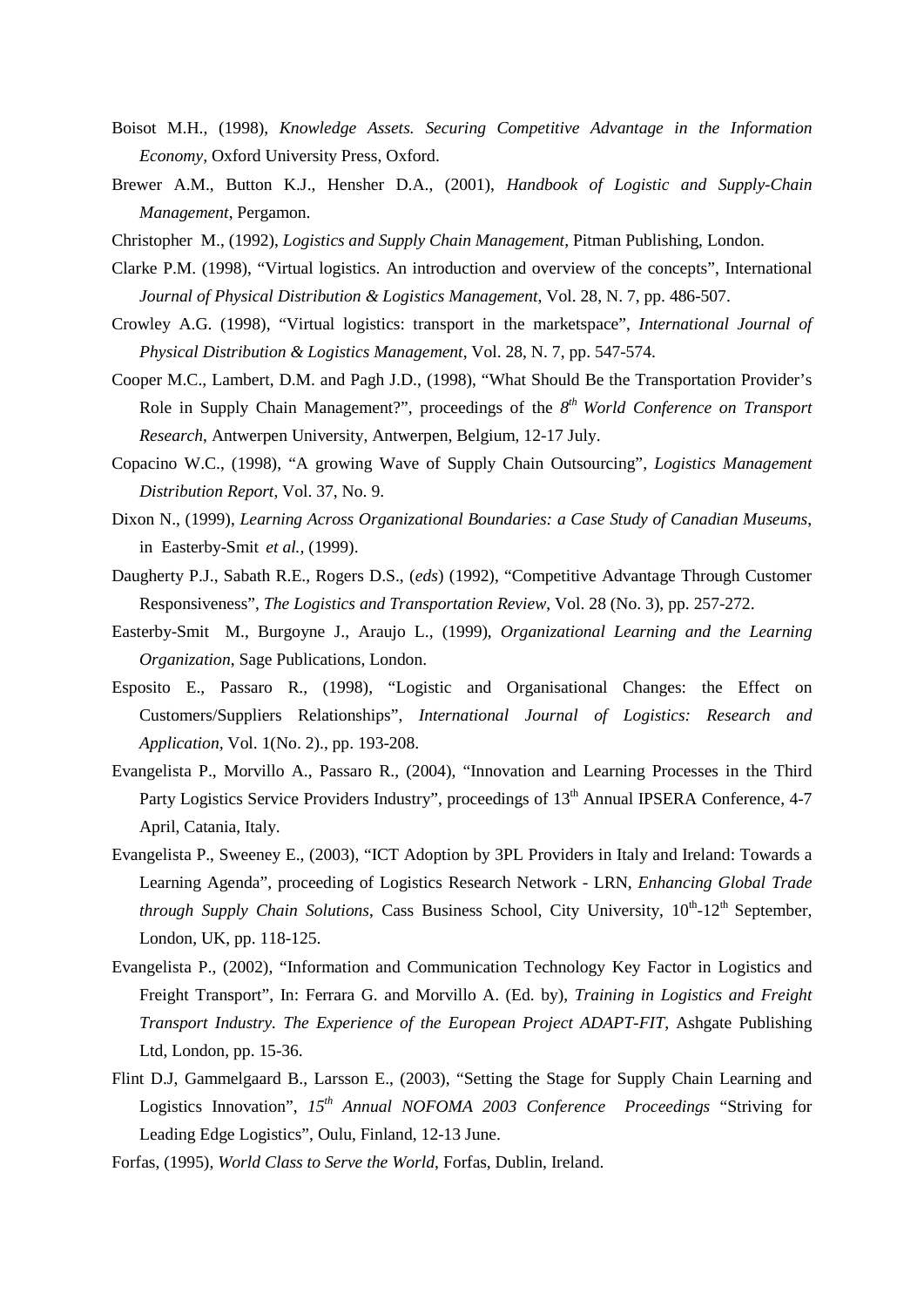Garvin D.A., (1993), "Building a learning organization", Harvard Business Review, July-August.

- Grant R.M., (1996), "Toward a Knowledge-Based Theory of the Firm", *Strategic Management Journal*, Vol.17, Special issue, winter.
- Hyland P.W., Soosay C., Sloan T.R., (2001), "Continuous Improvement and Learning in the Supply Chain", *International Journal of Physical Distribution & Logistics Management*, Vol. 33, No. 4, pp. 316-335.
- Hult, G.T.M., Ketchen Jr, D.J., Slater, S.F., (2002), "A Longitudinal Study of The Learning Climate and Cycle Time in Supply Chains", *Journal of Business & Industrial Marketing*, Vol. 17, No 4, pp. 302-323.
- Hult G.T.M., Nichols Jr. E.L., Giunipero L.C., Hurley R.F., (2000), "Global Organizational Learning in the Supply Chain: A Low Versus High Learning Study", *Journal of International Marketing*, Vol. 8, No. 3.
- Kidd J., Richter F., Stumm M., (2003), "Learning and Trust in Supply Chain Management: Disintermediation, Ethics and Cultural Pressures in Brief Dynamic Alliances", *International Journal of Logistics: Research & Applications*, December, Vol. 6 (No. 4), pp. 259-275.
- Kim D.H., (1993), "The Link Between Individual and Organizational Learning", *Sloan Management Review*, Fall.
- Lambert D.M., Cooper M.C., Pagh J.D., (1998), "Supply Chain Management: Implementation Issues and Research Opportunities", *International Journal of Logistics Management*, Vol. 9, No. 2, pp. 1-20.
- Leonard-Barton D., (1992), " The Factory as a Learning Laboratory", *Sloan Management Review*, Fall.
- Lundvall B., (1992), *National System of Innovation: Toward a Theory of Innovation and Interactive Learning*, Pinter Publishing.
- McDonnell R., Sweeney E., (2001), "The role of information technology in the supply chain", *Logistics Solutions*, Issue 4, pp. 9-13.
- McKinnon A., (1999), "The outsourcing of logistics activities", in Waters D. (edited by), *Global Logistics and Distribution Planning*, Kogan Page, London, UK.
- March J.G., Olsen J.P., (1975), "The Uncertainty of the Past: Organizational Learning under Ambiguity", *European Journal of Political Research*, No. 3, pp.147-171.
- Minguzzi, A., Passaro R., (2000), "The Network Between the Economic Environment and the Entrepreneurial Culture in Small Firms", *Journal of Business Venturing*, Vol. XVI (No. 2).
- Minguzzi, A. Passaro R., (1997), « Apprentissage et Culture d'Entreprise dans les PME. Une Analyse Explorative Intersettorielle », *Revue Internationale PME,* No. 2.
- Morvillo, A. (2002), "Trends in logistics and freight transport in Italy: implications on training needs", in Ferrara G., Morvillo A. (edited by), *Training in Logistics and Freight Transport Industry. The Experience of the European Project ADAPT-FIT*, Ashgate Publishing Ltd, London, UK.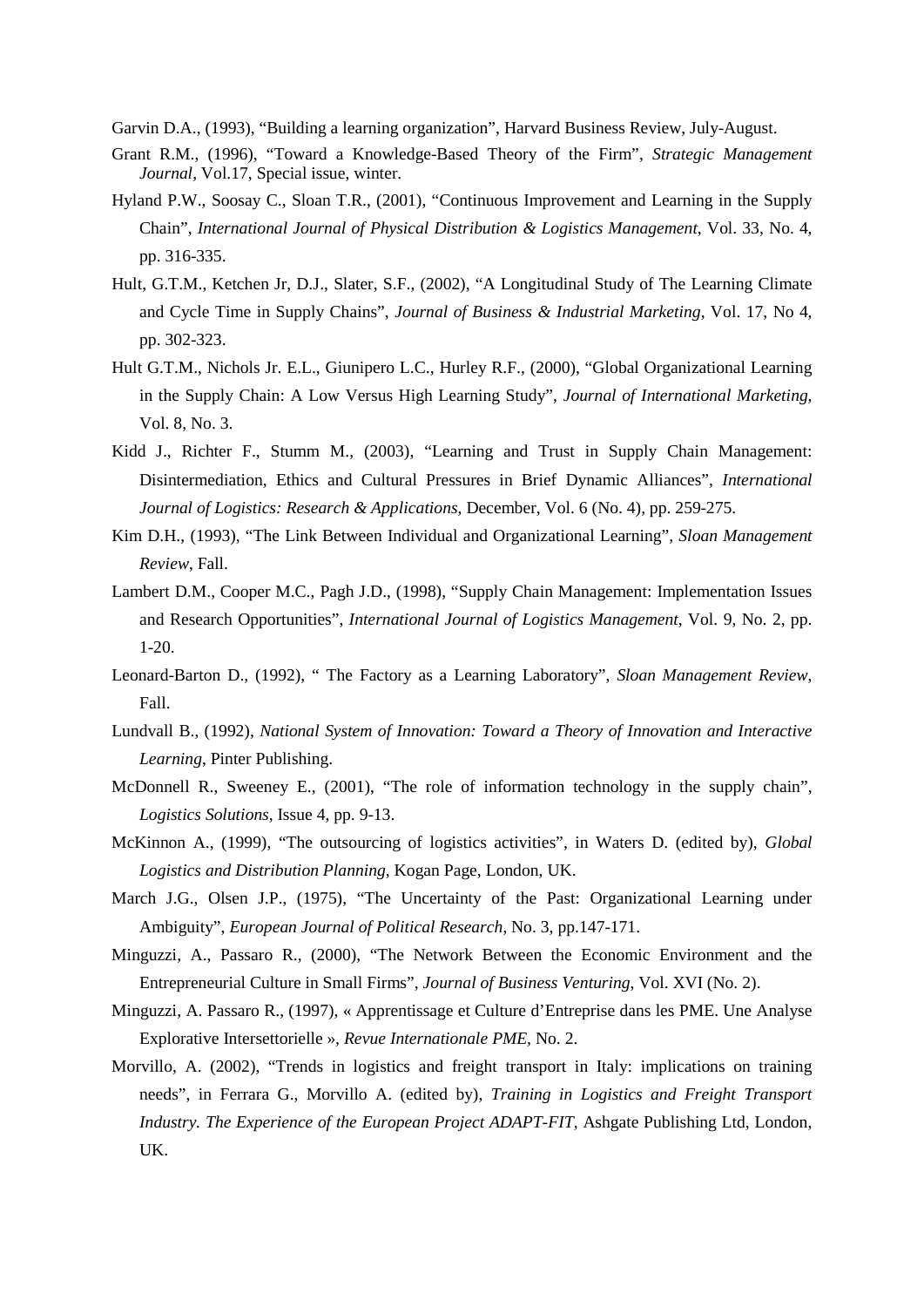- Nonaka I., Takeuchi H., (1995), *The Knowledge Creating Company*, New York, Oxford University Press.
- National Research Council, (2000), *Surviving Supply Chain Integration: Strategies for Small Manufacturers*, Committee on Supply Chain Integration, Washington DC, National Academy Press.
- Nelson R., Winter S., (1982), *An Evolutionary Theory of Economic Change*, Belnkap Press of Harvard University, Cambridge, Mass.
- Nonaka, I.,(1991), "The Knowledge-Creating Company", *Harvard Business Review*, No. 69, Nov.- Dec.
- Nonaka I., Takeuchi H., (1995), *The Knowledge Creating Company*, New York, Oxford University Press.
- Ojala, L., (2003) , "Estimating the Size of the Finnish TPL Market", in Andersson *et al.* (eds.) *Third Party Logistics - A Nordic Research Approach*, Publication of the Turku School of Economics and Business Administration, Serie A-4, pp. 47-70.
- Peterson, H.C., (2002), "The Learning Supply Chain: Pipeline or Pipedream", *American Journal of Agricultural Economics*, December, Vol. 84 (No.5), p.1329.
- Razzaque M.R., Sheng C.C., (1998), "Outsourcing of logistics functions: a literature survey", *International Journal of Physical Distribution & Logistics Management* Vol. 28 n. 2, pp.89-107
- Regan A.C., Song J., (2001), "An Industry in Transition: Third Party Logistics in the Information Age", paper given at the *Transportation Research Board*, 80<sup>th</sup> *Annual Meeting*, January, Washington DC, USA.
- Sauvage, T., (2003), "The Relationship between Technology and Logistics Third-Party Providers", *International Journal of Physical Distribution and Logistical Management*, Vol. 33, No. 3, pp. 236-253.
- Schein E.H., (1992), *Organizational Culture and Lea*de*rship*, Jossey-Bass Publishes, S.Francisco.
- Slater S.F., Narver J.C., (1995), "Market Orientation and the Learning Organization", *Journal of Marketing*, July, Vol. 59 (No.3), p.63-65.
- Spender J.C., (1996), Making knowledge the basis of a dynamic theory of the firm, *Strategic Management Journal*, December, vol. 17, p.45-62.
- Skjoett-Larsen T., (2000), "TPL-from an Interorganisational Point of View", *International Journal of Physical Distribution and Logistics Management*, Vol. 30 (No. 2).
- Sweeney, E., (2003), "Supply chain benchmarking and performance measurement: towards the learning supply chain", *Logistics Solutions*, Vol. 6, No. 6, pp.9-13.
- Teece D., (2000), Strategies for managing knowledge assets: the role of firm structure and industrial context, *Long Range Planning*, vol.33, pp.35-54.
- Van Hoeck, R., (2002), "Using Information Technology to Leverage Transport and Logistics Service Operations in the Supply Chain: an Empirical Assessment of the Interrelation Between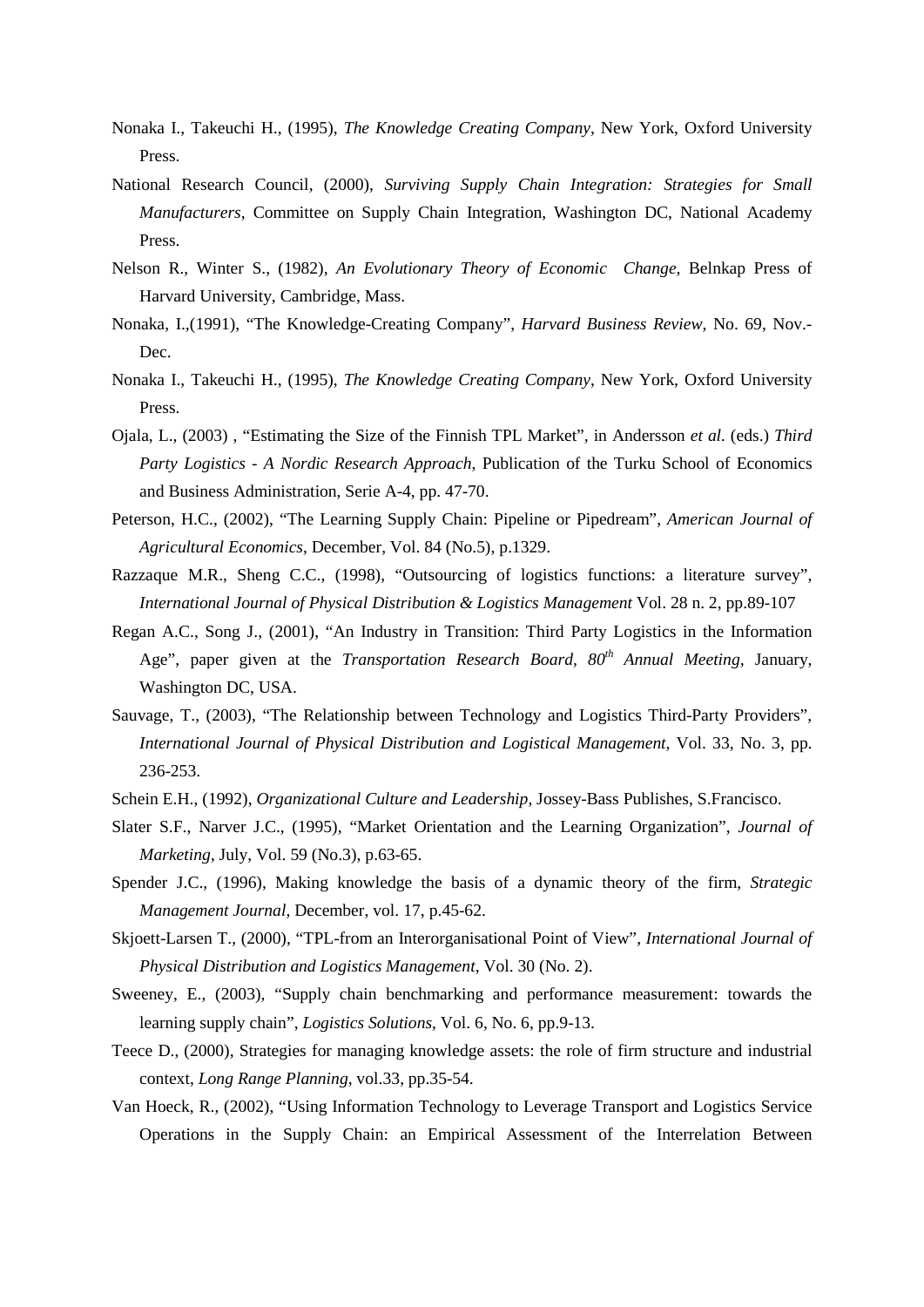Technology and Operation Management", *International Journal of Information Technology and Management*, Vol. 1, No. 1, pp. 115-130.

# **Notes**

1. KM may be defined as the set of systematic actions organised within specific strategic lines, chiefly addressing the creation of suitable organisational environments with the aid of technological systems, to acquire, enhance, create and manage knowledge (Spender, 1996; Teece, 2000).

2. In the current economic and productive contexts, an organisational system capable of learning is a sort of minimum requirement for access to the competitive arena of many sectors, whether traditional or innovative. This requires a continuous investment/commitment over time given the cumulative nature of knowledge, the great speed of the process of change requiring a reaction, which may result in the depletion of cognitive assets acquired in time, the tacit nature of much knowledge (certainly of that containing most potential) which requires appropriate economic effort and organisational solutions to achieve the broadest, swiftest economic exploitation of knowledge (Nonaka, Takeuchi, 1995).